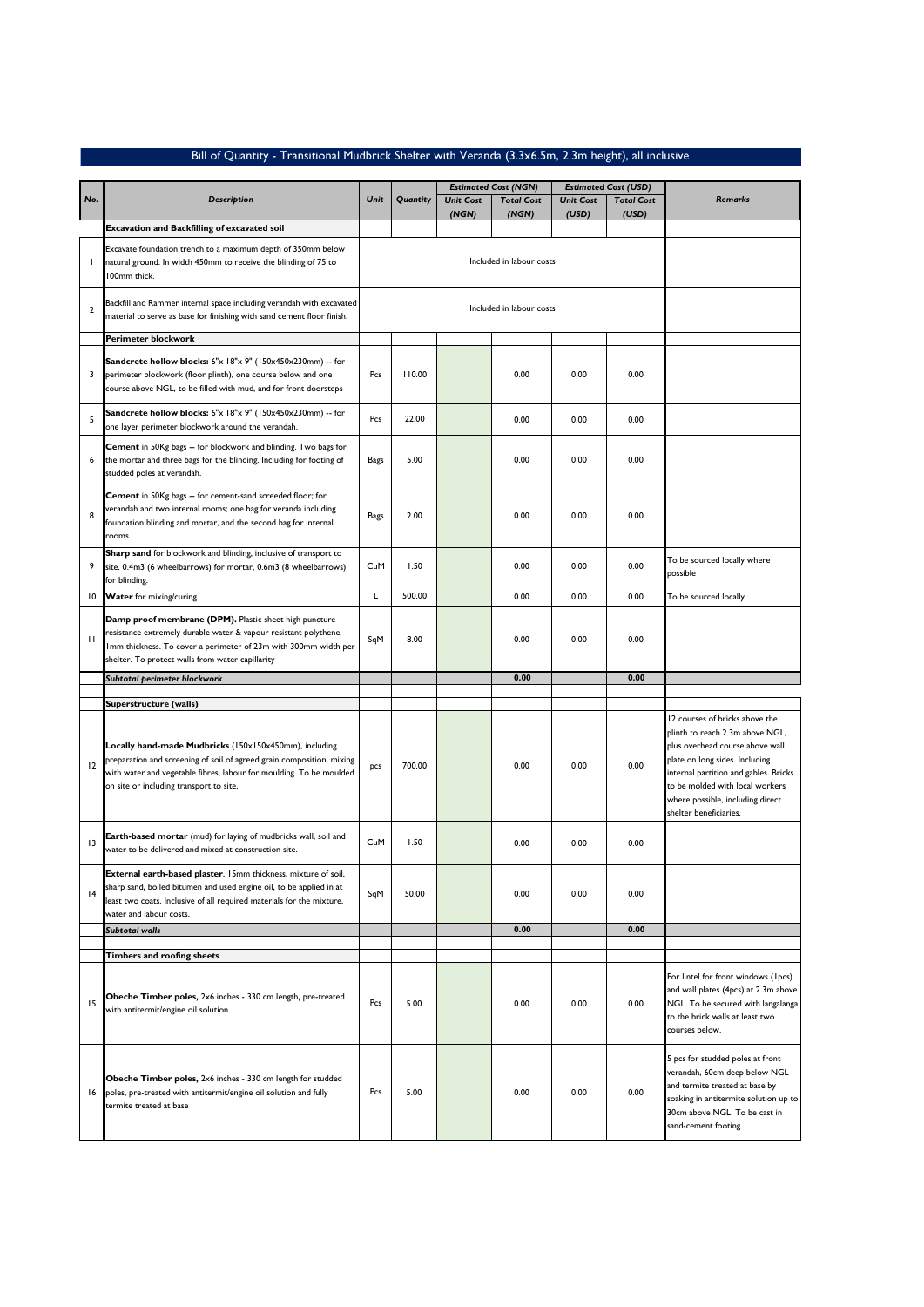| 17       | Obeche Timber poles, 2x4 inches - full length 330cm, pre-treated<br>with antitermit/engine oil solution                                                                        | Pcs          | 23.00        | 0.00         | 0.00         | 0.00         | For ridge beam (2.5 pcs), 5pcs of<br>100 cm length - for tie collar; 5pcs<br>front rafters (330cm); 5pcs back<br>rafters (230cm); 2pcs for wall plate<br>for front verandah only; Ipc for<br>corner braces at verandah; 2pcs for<br>Tie beams at second and fourth<br>rafters, and 4pcs for door frames;            |
|----------|--------------------------------------------------------------------------------------------------------------------------------------------------------------------------------|--------------|--------------|--------------|--------------|--------------|---------------------------------------------------------------------------------------------------------------------------------------------------------------------------------------------------------------------------------------------------------------------------------------------------------------------|
| 8        | Obeche Timber poles, 2x3 inches - 330 cm length, pre-treated<br>with antitermit/engine oil solution                                                                            | Pcs          | 34.00        | 0.00         | 0.00         | 0.00         | For 10 lines of purlins (25pcs), for<br>door panels and bracing (6pcs) and<br>for windows frames and panels<br>(3pcs). Purlins to be nailed to<br>rafters and secured with langalanga                                                                                                                               |
| 19       | Timber plank, 1x6 inches - 330cm length - for fascia board along<br>the whole perimeter of the roof, pre-treated with antitermit/engine<br>oil solution                        | Pcs          | 10.00        | 0.00         | 0.00         | 0.00         | Fascia board                                                                                                                                                                                                                                                                                                        |
| 20       | Provide and install CGI Sheet (2.4m x 0.6m x 0.2mm thick) with<br>Branded IOM logo in blue color on each sheet.<br>Aluzinc ridge cap, 0.35mm thick * 400mm wide, folded at the | Pcs          | 40.00        | 0.00         | 0.00         | 0.00         | 30 pcs full length for roof. Plus 3pcs<br>for cladding of doors/windows. 6<br>pcs cut in half for verandah roof                                                                                                                                                                                                     |
| 21       | centre                                                                                                                                                                         | m            | 8.00         | 0.00         | 0.00         | 0.00         |                                                                                                                                                                                                                                                                                                                     |
|          | <b>Subtotal roofing</b>                                                                                                                                                        |              |              | 0.00         |              | 0.00         |                                                                                                                                                                                                                                                                                                                     |
|          |                                                                                                                                                                                |              |              |              |              |              |                                                                                                                                                                                                                                                                                                                     |
|          | Doors and windows (hinges and latches)                                                                                                                                         |              |              |              |              |              |                                                                                                                                                                                                                                                                                                                     |
| 22<br>23 | 100 mm (4 inch) Door hinges<br>125mm Internal Door latches                                                                                                                     | Pair<br>Pair | 3.00<br>2.00 | 0.00<br>0.00 | 0.00<br>0.00 | 0.00<br>0.00 | Three per door, for two doors                                                                                                                                                                                                                                                                                       |
| 24       | 125mm External Door latches                                                                                                                                                    | Pair         | 2.00         | 0.00         | 0.00         | 0.00         |                                                                                                                                                                                                                                                                                                                     |
| 25       | 75 mm (3 inch) Window hinges                                                                                                                                                   | Pair         | 4.00         | 0.00         | 0.00         | 0.00         |                                                                                                                                                                                                                                                                                                                     |
| 26       | 100mm (4 inches) Tower bolts for windows (inside)                                                                                                                              | Nos          | 4.00         | 0.00         | 0.00         | 0.00         |                                                                                                                                                                                                                                                                                                                     |
|          | <b>Subtotal doors and windows</b>                                                                                                                                              |              |              | 0.00         |              | 0.00         |                                                                                                                                                                                                                                                                                                                     |
|          |                                                                                                                                                                                |              |              |              |              |              |                                                                                                                                                                                                                                                                                                                     |
|          | <b>Fixings</b>                                                                                                                                                                 |              |              |              |              |              |                                                                                                                                                                                                                                                                                                                     |
| 27       | Nails - 5 inch                                                                                                                                                                 | Kg           | 5.00         | 0.00         | 0.00         | 0.00         | Fixing thicker wooden poles<br>together (mainly rafters to ridge<br>beam)                                                                                                                                                                                                                                           |
| 28       | Nails - 4 inch                                                                                                                                                                 | Кg           | 10.00        | 0.00         | 0.00         | 0.00         | Fixing thicker wooden poles<br>together                                                                                                                                                                                                                                                                             |
| 29       | Nails - 3 inch                                                                                                                                                                 | Кg           | 10.00        | 0.00         | 0.00         | 0.00         | Fixing wooden poles together<br>(mainly doors and window frames)                                                                                                                                                                                                                                                    |
| 30       | Nails - 1 1/2 inch                                                                                                                                                             | Kg           | 2.00         | 0.00         | 0.00         | 0.00         | For fixing langalangas and battens                                                                                                                                                                                                                                                                                  |
| 31       | Wind security (Langa langa) - 1.5m length each.                                                                                                                                | Pcs          | 50.00        | 0.00         | 0.00         | 0.00         | For key connections including tying<br>of purlins and rafters to the<br>superstructure, and tying of wall<br>plate to walls                                                                                                                                                                                         |
| 32       | Cap nails                                                                                                                                                                      | Packet       | 2.00         | 0.00         | 0.00         | 0.00         | Fixing the CGI roof                                                                                                                                                                                                                                                                                                 |
|          | <b>Subtotal fixings</b>                                                                                                                                                        |              |              | 0.00         |              | 0.00         |                                                                                                                                                                                                                                                                                                                     |
| 33       | Labour (Masonry, Carpentry, Excavation and backfilling)                                                                                                                        | LS           | 1.00         | 0.00         | 0.00         | 0.00         | Masonry: Setting out, excavation,<br>bricklaying and backfilling of internal<br>space and veranda with excavated<br>soil. Carpentry: Assembling of<br>doors/windows, roof structure and<br>covering. Brick molding and<br>plastering labour costs excluded.<br>Workforce to be employed<br>locally where available. |
|          | <b>Subtotal Labor</b>                                                                                                                                                          |              |              | 0.00         |              | 0.00         |                                                                                                                                                                                                                                                                                                                     |
|          |                                                                                                                                                                                |              |              |              |              |              |                                                                                                                                                                                                                                                                                                                     |
| 34       | Transport of materials (excluding mudbricks, soil, sand and<br>water)                                                                                                          | LS           | 1.00         | 0.00         | 0.00         | 0.00         | Excluding transport of bricks, soil<br>and sand and water (local transport)                                                                                                                                                                                                                                         |
|          |                                                                                                                                                                                |              |              |              |              |              |                                                                                                                                                                                                                                                                                                                     |
|          | Tree plantation on plot                                                                                                                                                        |              |              |              |              |              |                                                                                                                                                                                                                                                                                                                     |
| 35       | Provision and planting of tree seedling on the shelter plot                                                                                                                    | Pcs          | 1.00         | 0.00         | 0.00         | 0.00         | Tree species to be agreed based on<br>location, including: neem, papaya,<br>guava, huru, mango                                                                                                                                                                                                                      |